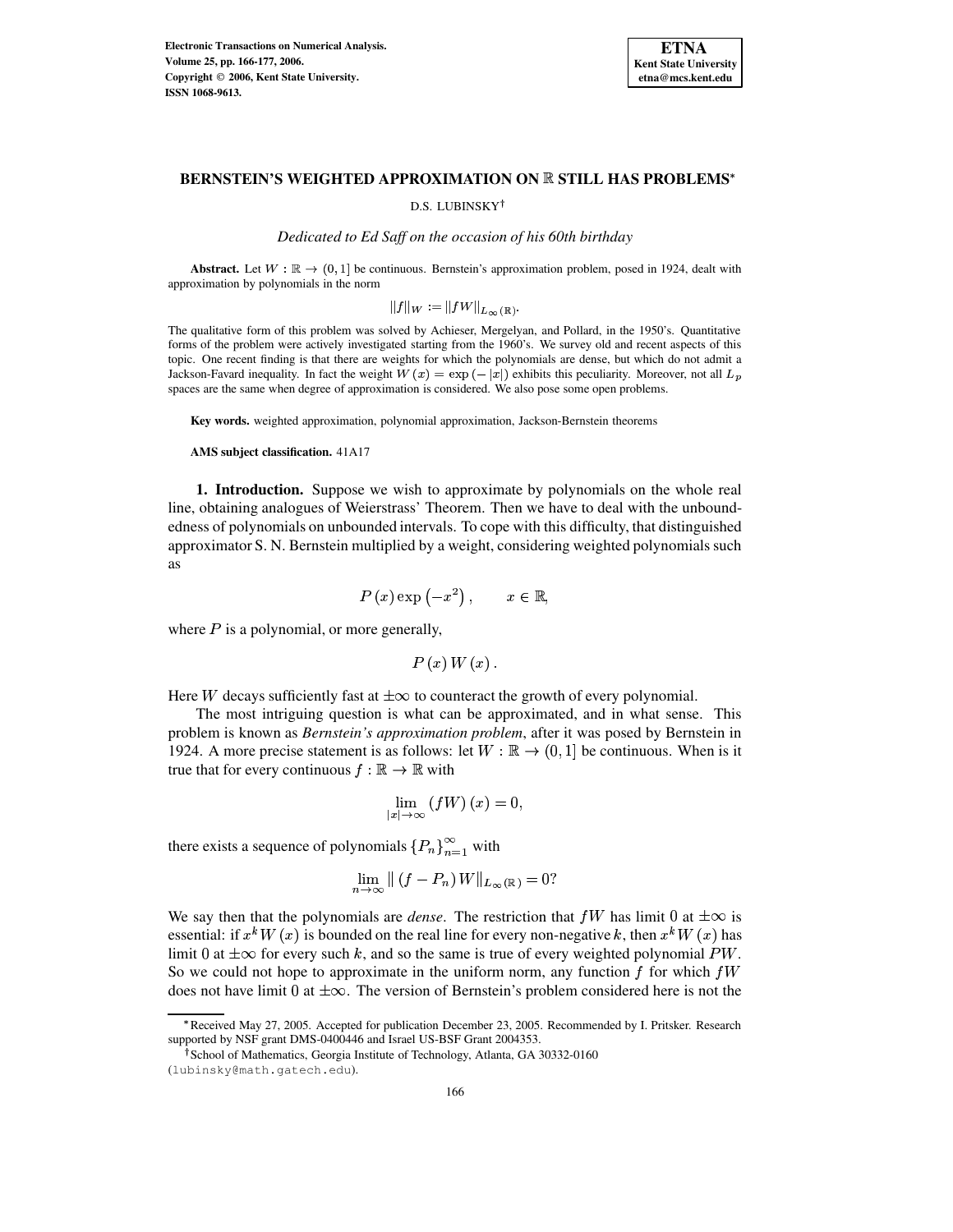**ETNA Kent State University etna@mcs.kent.edu**

## WEIGHTED APPROXIMATION 167

most general form: in some versions,  $W$  is not assumed to be continuous, or defined on all of , allowing (for example), a weight defined on a countable set of points.

Bernstein's approximation problem was solved independently by Achieser, Mergelyan, and Pollard, in the 1950's. Their solutions involve regularization of the weight. For example [\[10,](#page-11-0) p. 153] Mergelyan showed that there is a positive answer to Bernstein's problem iff

$$
\int_{-\infty}^{\infty}\frac{\log\Omega\left(t\right)}{1+t^{2}}\,dt=\infty,
$$

where Mergelyan's regularization of  $W$  is

$$
\Omega(z) = \sup \left\{ |P(z)| : P \text{ a polynomial and } \sup_{t \in \mathbb{R}} \frac{|P(t)W(t)|}{\sqrt{1+t^2}} \le 1 \right\}.
$$

In another formulation, there is a positive answer iff

$$
\Omega(z) = \infty
$$

for at least one non-real z (and then  $\Omega(z) = \infty$  for all non-real z).

Akhiezer [\[10,](#page-11-0) p. 158] used instead the regularization

$$
W_{*}(z) = \sup \left\{ \left| P\left(z\right) \right|: P \text{ a polynomial with } \left\| PW \right\|_{L_{\infty}(\mathbb{R})} \leq 1 \right\}.
$$

He showed that the polynomials are dense iff

$$
\int_{-\infty}^{\infty}\frac{\log W_{\ast}\left( t\right) }{1+t^{2}}\,dt=\infty.
$$

Finally, Pollard [\[10,](#page-11-0) p. 164] showed that the polynomials are dense essentially iff

$$
\sup\left\{\int_{-\infty}^\infty\frac{\log|P\left(x\right)|}{1+x^2}dx:P\text{ a polynomial with } \|PW\|_{L_\infty(\mathbb{R})}\leq 1\right\}=\infty.
$$

Of course, these are not very transparent criteria. When the weight is in some sense regular, simplifications are possible. If W is even, and  $\ln 1/W(e^x)$  is even and convex, a simpler necessary and sufficient condition for density of the polynomials is [\[10,](#page-11-0) p. 170]

$$
\int_0^\infty\frac{\ln 1/W\left(x\right)}{1+x^2}\,dx=\infty.
$$

In particular, for

$$
W_{\alpha }\left( x\right) =\exp \left( -\left\vert x\right\vert ^{\alpha }\right) ,
$$

the polynomials are dense iff  $\alpha \geq 1$ . As regards necessary conditions, Hall showed that

$$
\int_{-\infty}^{\infty}\frac{\log W\left( t\right) }{1+t^{2}}dt=\infty
$$

is necessary for density. When density fails, only a limited class of entire functions can be approximated. A comprehensive treatment of this topic is given in Koosis' book [\[10\]](#page-11-0). A concise elegant exposition appears in [\[9,](#page-11-1) p. 28 ff.].

In the 1950's the search began for a quantitative form of Bernstein's Theorem. Bernstein and Jackson had provided quantitative forms of Weierstrass' Theorem before the first World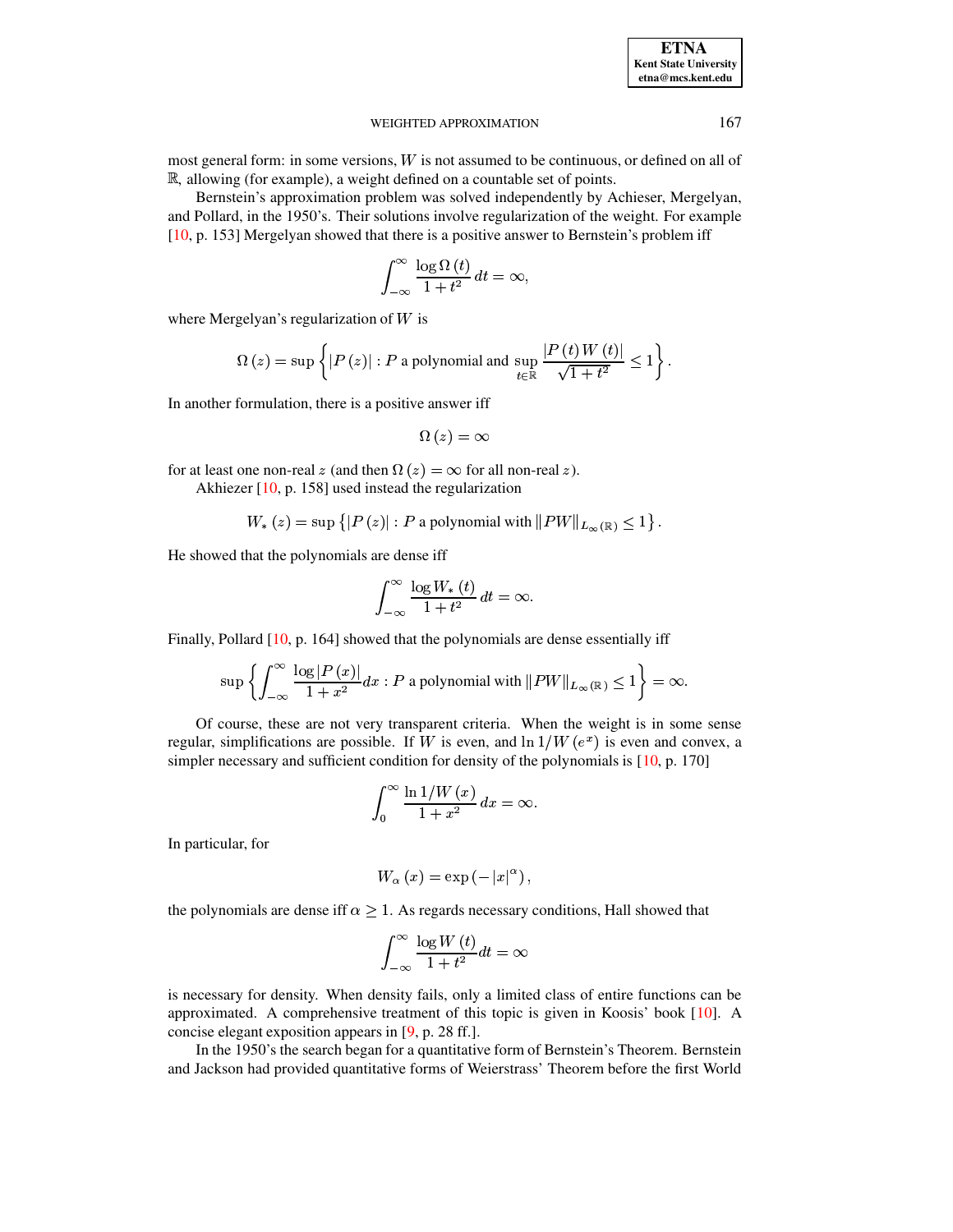War, and it is natural to look for analogues in the weighted setting. Let us first recall the classical unweighted case. Jackson and Bernstein independently proved that

$$
(1.1) \t E_n[f]_{\infty} := \inf_{\deg(P) \le n} \|f - P\|_{L_{\infty}[-1,1]} \le \frac{C}{n} \|f'\|_{L_{\infty}[-1,1]},
$$

with C independent of  $f$  and  $n$ , and the inf being over (algebraic) polynomials of degree at most n. The rate is best possible amongst absolutely continuous functions f on  $[-1, 1]$ whose derivative is bounded. More generally, if  $f$  has a bounded  $k$ th derivative, then the rate is  $O\left(\frac{1}{\sqrt{k}}\right)$ . In addition, Jackson obtained general results involving moduli of continuity: for example, if  $f$  is continuous, and its modulus of continuity is

$$
\omega(f; \delta) = \sup \left\{ |f(x) - f(y)| : x, y \in [-1, 1] \text{ and } |x - y| \le \delta \right\},\
$$

then

<span id="page-2-0"></span>
$$
E_n\left[f\right]_{\infty}\leq C\omega\left(f;\frac{1}{n}\right),\,
$$

where  $C$  is independent of  $f$  and  $n$ .

Bernstein also obtained remarkable converse theorems, which show that the rate (or degree) of approximation is determined by the smoothness of  $f$ . These are best stated for trigonometric polynomial approximation: let  $0 < \alpha < 1$ . Bernstein showed that the error of approximation of a  $2\pi$ -periodic function g on  $[0, 2\pi]$  by trigonometric polynomials of degree at most *n* decays with rate  $n^{-\alpha}$  iff *g* satisfies a Lipschitz condition of order  $\alpha$ . For non-integer  $\alpha > 1$ , the error decays with rate  $O(n^{-\alpha})$  iff the [ $\alpha$ ]th derivative of f satisfies a Lipschitz condition of order  $\{\alpha\}$ . (Here  $[\alpha]$ ,  $\{\alpha\}$  respectively denote the integer and fractional parts of  $\alpha$ ). Bernstein never resolved the exact smoothness required for a rate of decay of  $n^{-1}$ ; that was solved much later in 1945 by A. Zygmund (the father of the Chicago school of harmonic analysis, and author of the classic "Trigonometric Series" [24]). Zygmund used a second order modulus of continuity.

For approximation by algebraic polynomials, converse theorems are more complicated, as better approximation is possible near the endpoints of the interval of approximation. Only in the 1980's were complete characterizations obtained, with the aid of the Ditzian-Totik modulus of continuity [6]. An earlier alternative approach is that of Brudnyi-Dzadyk-Timan [3]. We shall discuss only the Ditzian-Totik approach, since that has been adopted in weighted polynomial approximation. Define the symmetric differences

$$
\Delta_{h} f(x) = f\left(x + \frac{h}{2}\right) - f\left(x - \frac{h}{2}\right);
$$
  

$$
\Delta_{h}^{2} f(x) = \Delta_{h} \left(\Delta_{h} f(x)\right);
$$
  

$$
\vdots
$$
  

$$
\Delta_{h}^{k} f(x) = \Delta_{h} \left(\Delta_{h}^{k-1} f(x)\right)
$$

so that

$$
\Delta_h^k f(x) = \sum_{i=0}^k {k \choose i} (-1)^i f\left(x + \frac{kh}{2} - ih\right).
$$

If any of the arguments of f lies outside the interval of approximation —  $[-1, 1]$  in this setting — we adopt the convention that the difference is  $0$ . The rth order Ditzian-Totik modulus of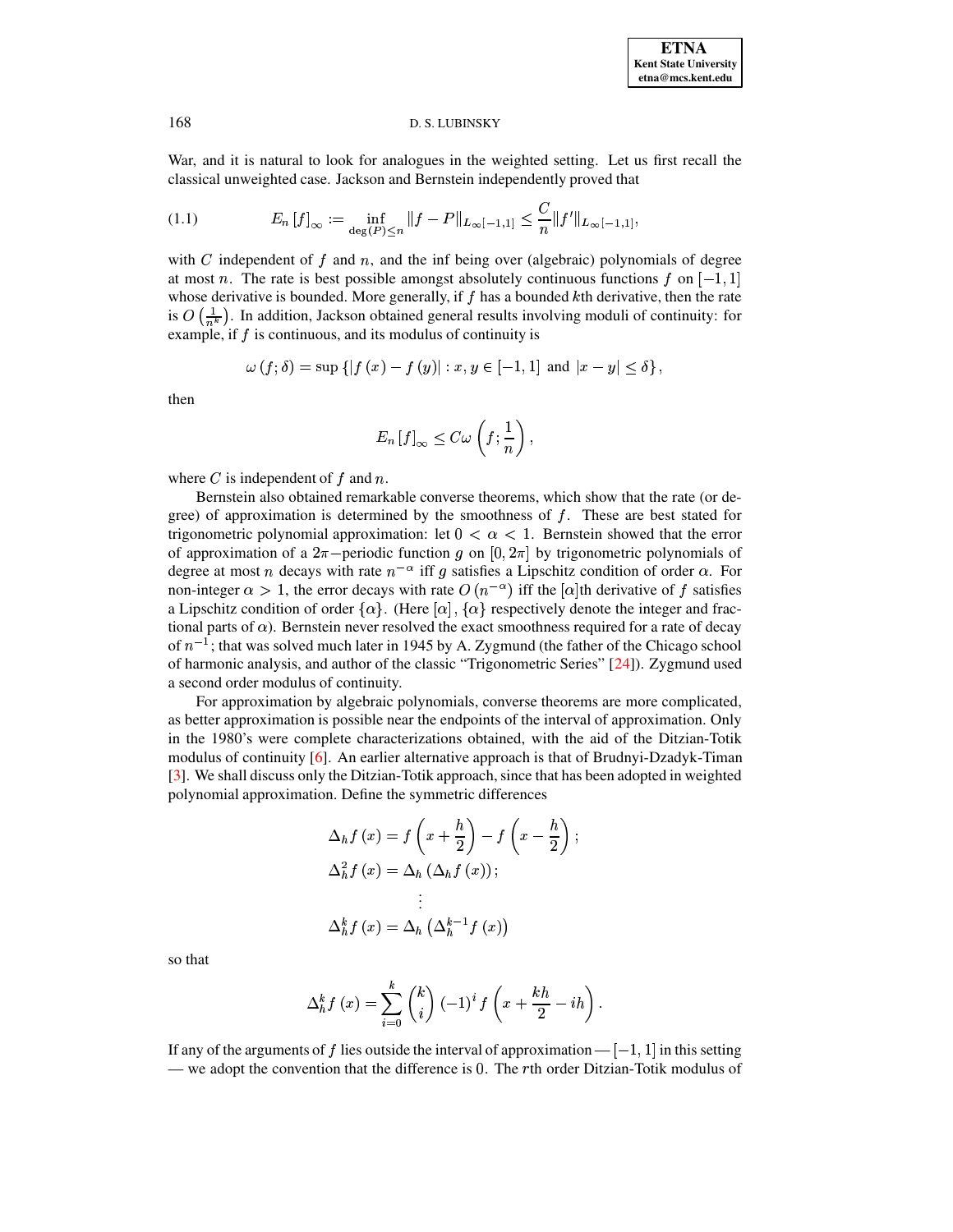continuity in  $L_p$  is

$$
\omega_{\varphi}^{r}(f; h)_{p} = \sup_{0
$$

Note the factor

$$
\varphi\left(x\right)=\sqrt{1-x^{2}}
$$

multiplying the increment h. This forces a smaller increment near the endpoints  $\pm 1$  of  $[-1, 1]$ , reflecting the possibility of better approximation rates there.

For  $1 \le p \le \infty$ , Ditzian and Totik [6, p. 79] proved the estimate

$$
E_n[f]_p := \inf_{\deg(P) \le n} \|f - P\|_{L_p[-1,1]} \le C \omega_{\varphi}^r \left(f; \frac{1}{n}\right)_p,
$$

with C independent of f and n. This implies the Jackson (or Jackson-Favard) estimate  $[3, 3]$ p. 260]

<span id="page-3-0"></span>
$$
E_n[f]_p \le Cn^{-r} \|\varphi^r f^{(r)}\|_{L_p[-1,1]},
$$

 $n > r$ , provided  $f^{(r-1)}$  is absolutely continuous, and the norm on the right-hand side is finite. Moreover, they showed that if  $0 < \alpha < r$ , then [3, p. 265]

$$
(1.2) \tEn[f]n = O(n-\alpha), \t n \to \infty,
$$

iff

$$
\omega_{\varphi}^r (f; h)_p = O(h^{\alpha}), \qquad h \to 0 + .
$$

For example, if (1.2) holds with  $\alpha = 3\frac{1}{2}$ , this implies that f has 3 continuous derivatives inside  $(-1, 1)$  and  $f'''$  satisfies a Lipschitz condition of order 1/2 in each compact subinterval of  $(-1, 1)$ .

This equivalence is easily deduced from the Jackson inequality above, and the general converse inequality  $[6,$  Theorem 7.2.4, p. 83]

$$
\omega_{\varphi}^r (f; t)_p \leq M t^r \sum_{0 < n < \frac{1}{r}} (n+1)^{r-1} E_n [f]_p \, .
$$

The constant M depends on  $r$ , but is independent of  $f$  and  $t$ .

For weights on the whole real line, the first attempts at general Jackson theorems seem due to Dzrbasjan. In the 1960's and 1970's, Freud and Nevai made major strides in this topic [22]. Let us review some of the fundamental features discovered by Freud, in the case of the weight  $W_{\alpha}(x) = \exp(-|x|^{\alpha})$ ,  $\alpha > 1$ . A little calculus shows that the weighted monomial  $x^nW_\alpha(x)$  attains its maximum modulus on the real line at

<span id="page-3-1"></span>
$$
q_n = (n/\alpha)^{1/\alpha}
$$

Thereafter it decays quickly to zero. With this in mind, Freud and Nevai proved that there are constants  $C_1$  and  $C_2$  such that for all polynomials  $P_n$  of degree at most n,

$$
(1.3) \t\t\t ||P_n W_\alpha||_{L_p(\mathbb{R})} \le C_1 ||P_n W_\alpha||_{L_p[-C_1 q_n, C_1 q_n]}
$$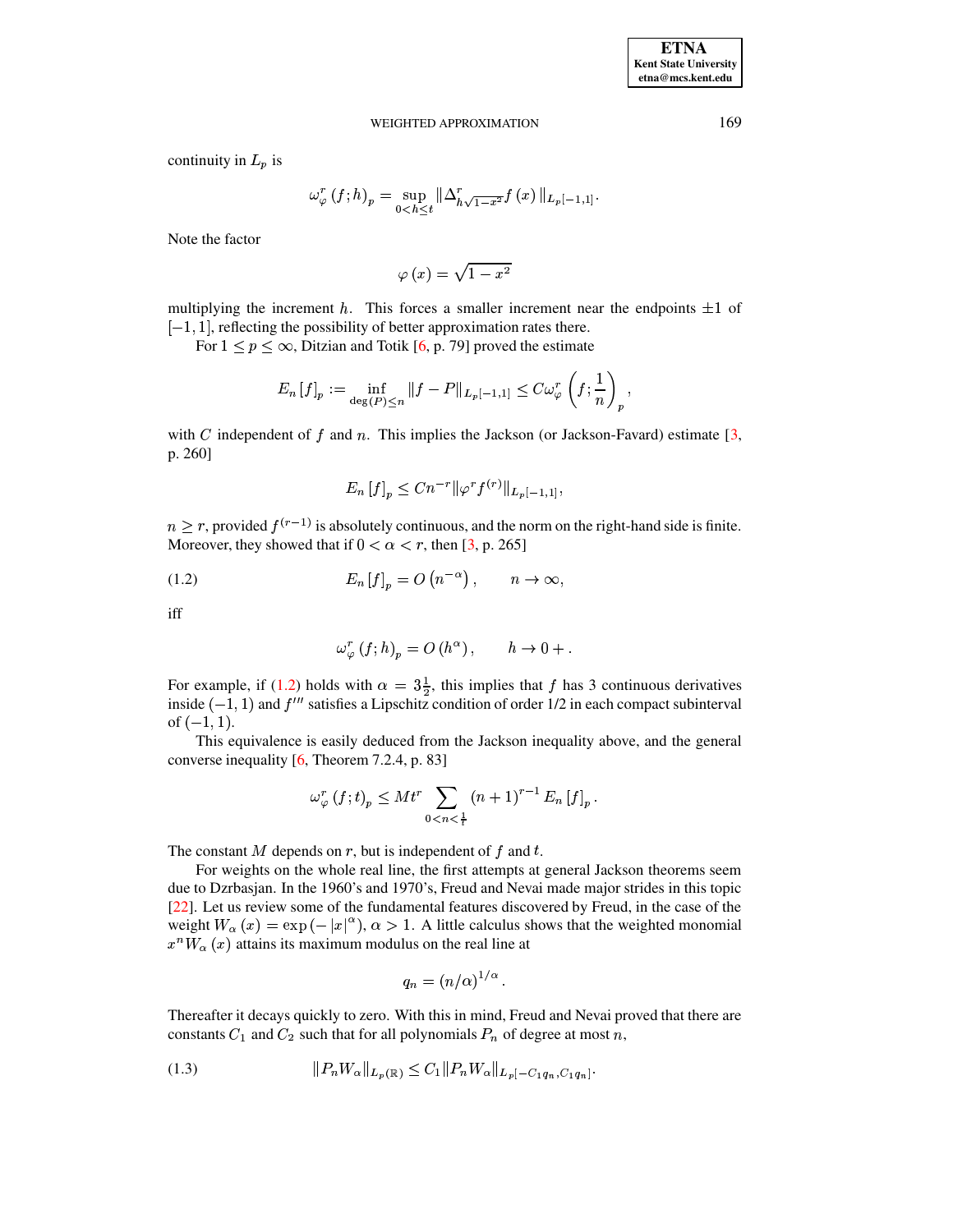The constants  $C_1$  and  $C_2$  can be taken independent of  $n, P_n$  and even the  $L_p$  parameter  $p \in [1,\infty]$ . Outside the interval  $[-C_1 q_n, C_1 q_n]$ ,  $P_n W_\alpha$  decays quickly to zero. This meant that one cannot hope to approximate fW by  $P_nW$  outside  $[-C_1q_n, C_1q_n]$ . So either a "tail term"  $||fW_{\alpha}||_{L_p[|x|\geq C_1q_n]}$  must appear in the error estimate, or be handled some other way. Inequalities of the form  $(1.3)$  are called *restricted range inequalities*, or *infinite-finite range inequalities.* 

The sharp form of these was found later by Mhaskar and Saff, using potential theory [19], [21], [23]. For example, they showed that if  $\alpha > 0$ , and

$$
a_n = \left\{ 2^{\alpha - 2} \frac{\Gamma(\alpha/2)^2}{\Gamma(\alpha)} n \right\}^{1/\alpha},
$$

then for not identically zero polynomials  $P_n$  of degree at most n,

$$
||P_n W_{\alpha}||_{L_{\infty}(\mathbb{R})} = ||P_n W_{\alpha}||_{L_{\infty}[-a_n, a_n]};
$$
  

$$
||P_n W_{\alpha}||_{L_{\infty}(\mathbb{R}\setminus[-a_n, a_n])} < ||P_n W_{\alpha}||_{L_{\infty}[-a_n, a_n]}.
$$

Moreover,  $a_n$  is asymptotically the "smallest" such number. There are various  $L_p$  analogues of these; obviously one can no longer have equality of the norm over the real line and that over a finite interval. One form, valid for all  $p > 0$ , is [14, Thm. 4.1, p. 95], [19, Thm. 6.2.4, p. 142]

$$
||P_n W_{\alpha}||_{L_p(\mathbb{R})} \leq 2||P_n W_{\alpha}||_{L_{\infty}}[-a_{n+2/p}, a_{n+2/p}];
$$
  

$$
||P_n W_{\alpha}||_{L_{\infty}}\left(\mathbb{R}\setminus[-a_{n+2/p}, a_{n+2/p}]\right) < ||P_n W_{\alpha}||_{L_{\infty}}[-a_{n+2/p}, a_{n+2/p}].
$$

If instead one fixes  $\varepsilon > 0$  and takes the "tail" over  $\mathbb{R} \setminus [-a_n(1+\varepsilon), a_n(1+\varepsilon)]$ , one obtains for some C independent of n and  $P_n$ , [19, Thm. 6.2.4, p. 142]

$$
||P_nW_{\alpha}||_{L_{\infty}(\mathbb{R}\setminus[-a_n(1+\varepsilon),a_n(1+\varepsilon)])} \leq e^{-Cn}||P_nW_{\alpha}||_{L_{\infty}[-a_{n+2/p},a_{n+2/p}]}
$$

The number  $a_n$  is called the *Mhaskar-Rakhmanov-Saff* number for  $W_\alpha$ . It plays an important descriptive role in asymptotics of orthogonal polynomials for the weights  $W_{\alpha}$ . It may be defined for very general weights  $W = \exp(-Q)$  as the positive root of the formula

<span id="page-4-0"></span>
$$
n = \frac{2}{\pi} \int_0^1 \frac{a_n t Q'(a_n t)}{\sqrt{1 - t^2}} dt.
$$

In the case of  $W_{\alpha}$ , Freud's number  $q_n$  and  $a_n$  differ by a multiplicative constant, and we may confine ourselves to  $q_n$ . However, especially when  $Q$  grows faster than any polynomial, there need not be such a simple relation. In the remainder of this paper we use only  $q_n$ .

The next task is to determine what happens on  $[-C_1 q_n, C_1 q_n]$ . Now if we had to approximate in the unweighted setting on this interval, a scale change in the Jackson-Bernstein estimate  $(1.1)$  gives

$$
\inf_{\deg(P)\leq n} \|f-P\|_{L_{\infty}[-C_1q_n,C_1q_n]} \leq \frac{CC_1q_n}{n} \|f'\|_{L_{\infty}[-C_1q_n,C_1q_n]}.
$$

Remarkably, the same is true when we insert the weight  $W_{\alpha}$  in both norms:

$$
(1.4) \quad \inf_{\deg(P)\leq n} \|(f-P)W_{\alpha}\|_{L_{\infty}[-C_1q_n,C_1q_n]} \leq \frac{C_3q_n}{n} \|f'W_{\alpha}\|_{L_{\infty}[-C_1q_n,C_1q_n]}.
$$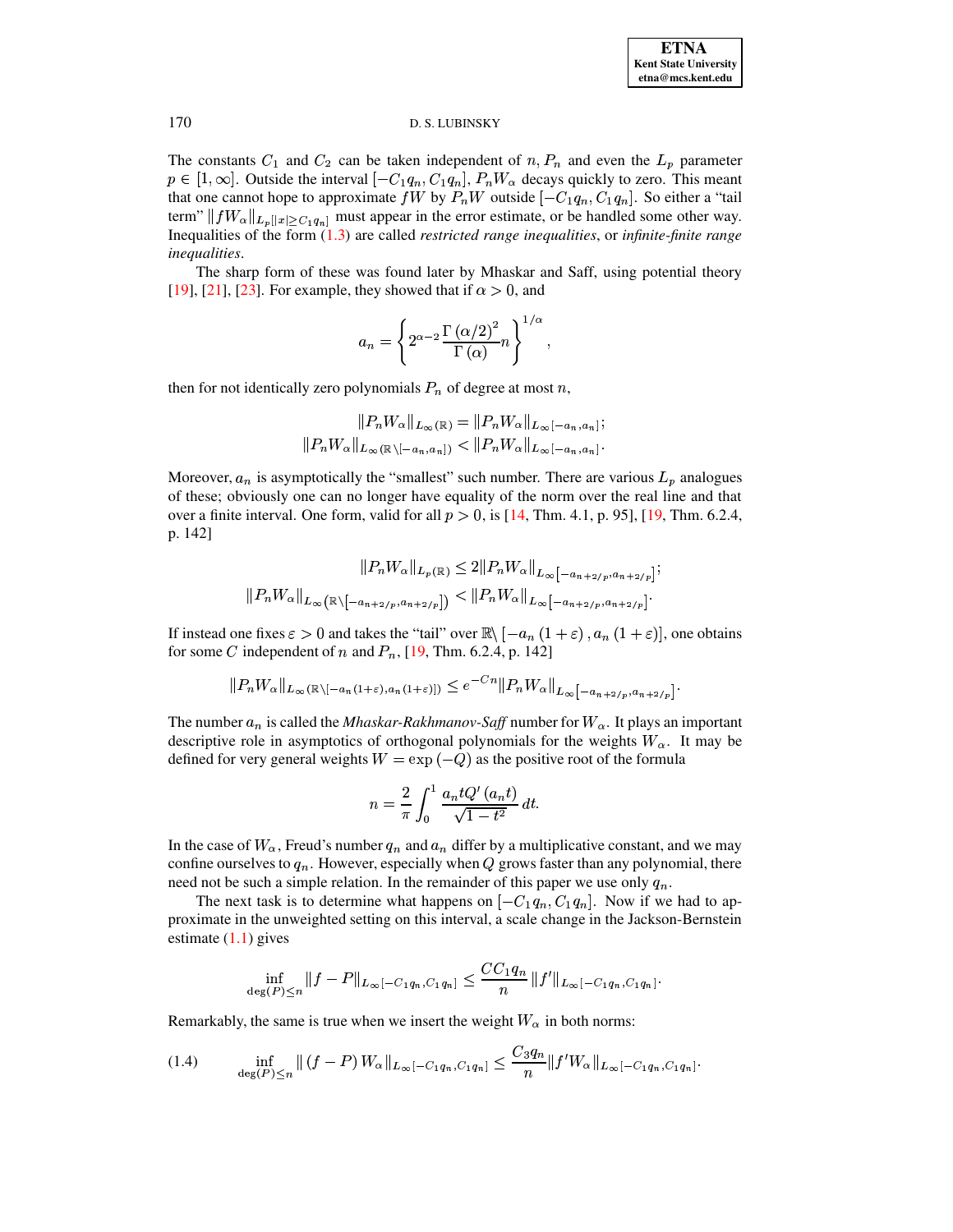Very roughly, this works for the following reason: it seems that if  $C_1$  is small enough, we can approximate  $1/W_\alpha$  on  $[-C_1q_n, C_1q_n]$  by a polynomial  $R_{n/2}$  of degree  $\leq n/2$ , and then use the remaining part  $n/2$  degree polynomial in P to approximate  $fW_\alpha$  itself on  $[-C_1q_n, C_1q_n]$ . In real terms, this approach works only for a small class of weights. Nevertheless, it at least indicated the form that general results should take. To obtain an estimate over the whole real line, Freud then proved a "tail inequality," such as

<span id="page-5-0"></span>(1.5) 
$$
||fW_{\alpha}||_{L_p[|x|\geq C_1 q_n]} \leq \frac{C_4 q_n}{n} ||f'W_{\alpha}||_{L_p(\mathbb{R})},
$$

<span id="page-5-1"></span>with  $C_4$  independent of  $\ f$  and  $\ n$ . Combining [\(1.4\)](#page-4-0), [\(1.5\)](#page-5-0), and that suitable weighted polynomials are tiny outside  $[-C_1 q_n, C_1 q_n]$  yielded an estimate of the form

$$
(1.6) \tE_n[f;W_\alpha]_p := \inf_{\deg(P) \le n} \| (f - P) W_\alpha \|_{L_p(\mathbb{R})} \le \frac{C_5 q_n}{n} \| f' W_\alpha \|_{L_p(\mathbb{R})},
$$

with  $C_5$  independent of  $f$  and  $n$ .<br>While this might illustrate some of the

While this might illustrate some of the ideas, we emphasize the technical details underlying proper proofs of this Jackson (or Jackson-Favard) inequality are formidable. Freud and Nevai developed an original theory of orthogonal polynomials for the weights  $W^2_{\alpha}$  partly to use in this approximation theory. In this short paper, we shall not present all the technical details. We note that Freud proved [\(1.6\)](#page-5-1) for  $W_{\alpha}$  for  $\alpha \geq 2$ . The technical estimates required to extend this to the case  $1 < \alpha < 2$  were provided by the author and Eli Levin [\[13\]](#page-11-9). What about  $\alpha \leq 1$ ? Well, recall that the polynomials are only dense if  $\alpha \geq 1$ , so there is no point in considering  $\alpha < 1$ . But  $\alpha = 1$  is still worth consideration, and we shall discuss that below.

One consequence of  $(1.6)$  is an estimate of the rate of weighted polynomial approximation of  $\ f$  in terms of that of  $f'$ . Indeed if  $P_n$  is any polynomial of degree  $\leq n-1$ , then

<span id="page-5-2"></span>
$$
E_n[f;W_\alpha]_p = E_n[f - P_n;W_\alpha]_p \le \frac{C_5 q_n}{n} ||(f - P_n)' W_\alpha||_{L_p(\mathbb{R})},
$$

and since  $P'_n$  may be any polynomial of degree  $\leq n-1$ , we obtain

(1.7) 
$$
E_n[f; W_{\alpha}]_p \leq \frac{C_5 q_n}{n} E_{n-1}[f'; W_{\alpha}]_p,
$$

which can be iterated. The inequality  $(1.7)$  (and sometime even  $(1.6)$ ) is called a Favard or Jackson-Favard inequality.

Freud also obtained estimates involving moduli of continuity. Here one cannot avoid the tail term, and has to build it directly into the modulus. Partly for this reason, there are many forms of the modulus, and more than one way to decide which interval is the principal interval, and over what interval we take the tail. We shall follow essentially the modulus used by Ditzian and Totik [\[6\]](#page-11-3), Ditzian and the author [\[4\]](#page-11-10), and Mhaskar [\[19\]](#page-11-5).

The first order modulus for the weight  $W_\alpha$  has the form

$$
\omega_{1,p}(f, W_{\alpha}, t) = \sup_{0 < h \leq t} \left\| W_{\alpha} \left( \Delta_h f \right) \right\|_{L_p[-h^{\frac{1}{1-\alpha}}, h^{\frac{1}{1-\alpha}}]} + \inf_{c \in \mathbb{R}} \left\| \left( f - c \right) W_{\alpha} \right\|_{L_p\left(\mathbb{R} \setminus [-t^{\frac{1}{1-\alpha}}, t^{\frac{1}{1-\alpha}}] \right)}.
$$

Why the inf over the constant c in the tail term? It ensures that if  $f$  is constant, then the modulus vanishes identically, as one expects from a first order modulus. Why the strange interval  $[-h^{\frac{1}{1-\alpha}}, h^{\frac{1}{1-\alpha}}]$ ? It en  $\frac{1}{1-\alpha}$ ? It ensures that when we substitute

$$
h = \frac{q_n}{n} = \alpha^{-1/\alpha} n^{-1+1/\alpha},
$$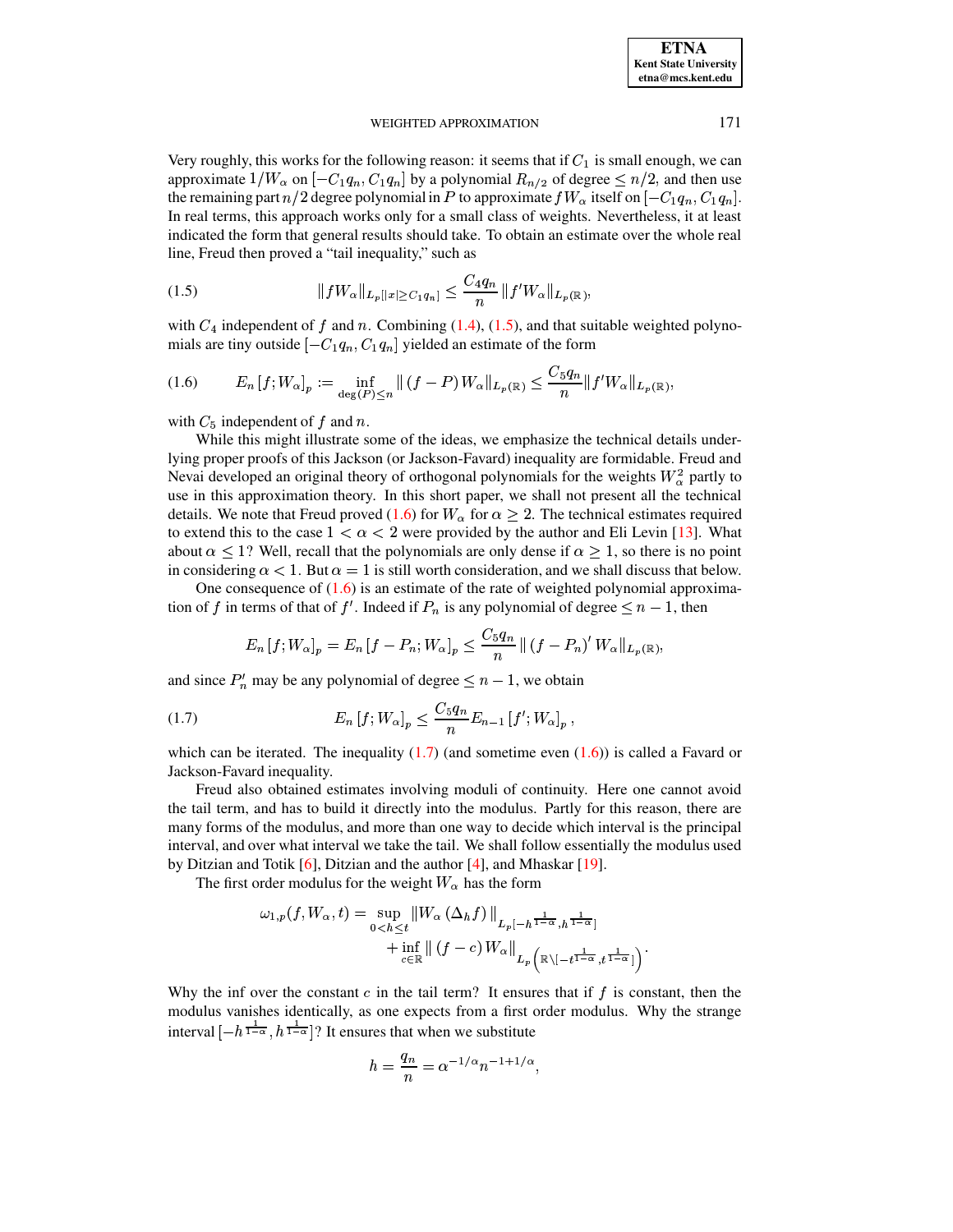then

$$
[-h^{\frac{1}{1-\alpha}},h^{\frac{1}{1-\alpha}}]=[-Cq_n,Cq_n],
$$

for an appropriate constant C (independent of n). More generally if  $r > 1$ , the rth order modulus is

<span id="page-6-2"></span>
$$
\omega_{r,p}(f, W_{\alpha}, t) = \sup_{0 < h \leq t} \left\| W_{\alpha} \left( \Delta_h^r f \right) \right\|_{L_p[-h^{\frac{1}{1-\alpha}}, h^{\frac{1}{1-\alpha}}]}
$$
\n
$$
+ \inf_{\deg(P) \leq r-1} \left\| \left( f - P \right) W_{\alpha} \right\|_{L_p\left(\mathbb{R} \setminus [-t^{\frac{1}{1-\alpha}}, t^{\frac{1}{1-\alpha}}] \right)}
$$

Again the inf in the tail term ensures that if f is a polynomial of degree  $\leq r - 1$ , then the modulus of continuity vanishes identically, as is expected from an  $r$ th order modulus. The Jackson theorem takes the form

<span id="page-6-0"></span>(1.9) 
$$
E_n[f;W_\alpha]_p \leq C \omega_{r,p}(f,W_\alpha,n^{-1+\frac{1}{\alpha}}).
$$

This is valid for  $1 \le p \le \infty$ , and the constant C is independent of f and n (but depends on p and  $W_{\alpha}$ ).

One can consider more general weights than  $W_{\alpha}$  of course. Almost invariably the weight considered has the form  $W = \exp(-Q)$ , and the rate of growth of Q has a major impact on the form of the modulus. Let us suppose for example, that  $Q$  is of polynomial growth at  $\infty$ , the so-called Freud case. The most general class of such weights for which a Jackson theorem is known is the following:

DEFINITION 1.1 (Freud Weights). Let  $W = \exp(-Q)$ , where  $Q : \mathbb{R} \to \mathbb{R}$  is even,  $Q'$ exists and is positive in  $(0, \infty)$ . Moreover, assume that  $xQ'(x)$  is strictly increasing, with right limit 0 at 0, and for some  $\lambda$ ,  $A, B > 1$ ,  $C > 0$ ,

$$
A \le \frac{Q'(\lambda x)}{Q'(x)} \le B, \qquad x \ge C.
$$

Then we write  $W \in \mathcal{F}$ .

For such  $W$ , we take  $q_n$  to be the positive root of the equation

$$
n=q_nQ'(q_n).
$$

Again, this is the point where  $x^n W(x)$  assumes its maximum modulus on the real line. To replace the function  $t^{\frac{1}{1-\alpha}}$ , we can use the function

<span id="page-6-1"></span>
$$
\sigma(t) := \inf \left\{ q_n : \frac{q_n}{n} \le t \right\}, \qquad t > 0.
$$

The modulus of continuity becomes

$$
\omega_{r,p}(f, W, t) = \sup_{0 < h \leq t} \|W(\Delta_h^r f) \|_{L_p[-\sigma(h), \sigma(h)]} + \inf_{\deg(P) \leq r-1} \| (f - P) W \|_{L_p(\mathbb{R} \setminus [-\sigma(t), \sigma(t)])}
$$

The Jackson theorem is the obvious analogue of  $(1.9)$  [4, Theorem 1.2, p. 102]:

$$
(1.10) \t E_n [f;W]_p \leq C \omega_{r,p}(f,W,\frac{q_n}{n}).
$$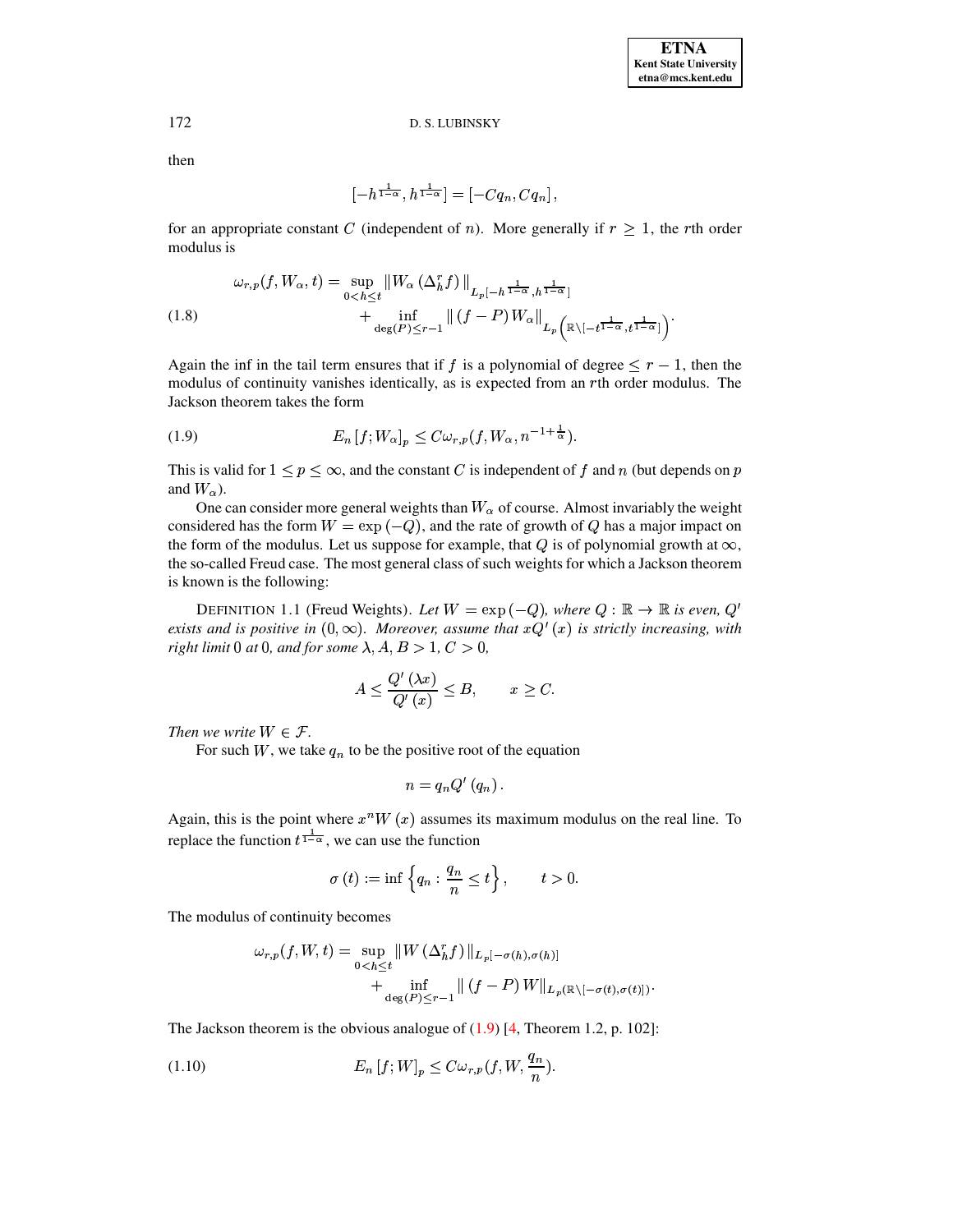Moreover, if W satisfies a mild additional condition on  $Q''$ , or admits an appropriate Markov-Bernstein inequality, and  $\alpha < r$ , then there is the equivalence [\[4,](#page-11-10) p. 105]

$$
E_n[f;W]_p = O\left(\left(\frac{q_n}{n}\right)^{\alpha}\right), n \to \infty
$$
  

$$
\iff \omega_{r,p}(f,W,t) = O(t^{\alpha}), \qquad t \to 0 + .
$$

This equivalence is an easy consequence of the Jackson inequality  $(1.10)$  and the converse inequality [\[4,](#page-11-10) Cor. 1.6, p. 105]

$$
\omega_{r,p}(f,W,t) \leq C \left(\frac{q_n}{n}\right)^r \sum_{-1 \leq j \leq \log_2 n} \left(\frac{2^j}{q_{2^j}}\right)^r E_{2^j} [f;W]_p.
$$

Here  $E_{2^{-1}} := E_0$  and C is independent of  $f$  and  $n$ . One of the important tools in establishing this is  $K$  –functionals and the concept of realization. This is a topic on its own. In the setting of weighted polynomial approximation, it has been explored by Freud and Mhaskar, and later Ditzian and Totik, Damelin and the the author. See [\[1\]](#page-10-1), [\[2\]](#page-10-2), [\[4\]](#page-11-10), [\[19\]](#page-11-5), [\[20\]](#page-11-11) for references.

In the (technical) proof of the Jackson theorem  $(1.10)$ , the function  $\dot{f}$  is first approximated by a piecewise polynomial (or spline). Then special polynomials that approximate characteristic functions, and Whitney's theorem on local polynomial approximation are used to turn the spline approximation into a polynomial approximation. For the case where  $Q$  is of faster than polynomial growth, the modulus of continuity becomes more complicated, as again there are endpoint effects, close to  $\pm C q_n$ . We refer the reader to [\[2\]](#page-10-2). There are also analogous developments for exponential weights on [ 1, 1] [15] analogous developments for exponential weights on  $[-1, 1]$  [\[15\]](#page-11-12).

In recent years, there has been less focus on this type of weighted approximation. Instead much of the focus has been on *Saff's Polynomial Approximation Problem*, which involves varying weights, rather than a fixed weight. Thus one might seek to approximate by weighted polynomials of the form  $P_n(x) W(x)^n$  or  $P_n(x) W(a_n x)$ , where  $a_n$  is the Mhaskar-Rakhmanov-Saff number for Q defined above. Saff's approximation problem and its circle of ideas has applications in asymptotics of orthogonal and extremal polynomials, mathematical physics, random matrices  $\dots$  — see for example [\[19\]](#page-11-5), [\[14\]](#page-11-8), [\[23\]](#page-11-7).

Recall that we left discussion of  $W_1(x) = \exp(-|x|)$  till later. Curiously it is issues close to that weight that have arisen most recently — and have served to renew at least the author's interest in classical weighted approximation. While investigating asymptotics of Sobolev orthogonal polynomials, the question arose of which weights admit some form of the Jackson inequality  $(1.6)$ . Curiously, these inequalities enable one to relate asymptotic behavior of derivatives of Sobolev orthogonal polynomials to classical orthogonal polynomials [\[8\]](#page-11-13).

This forced the author to revisit some very old results of Freud. In 1978, Freud, Giroux and Rahman [\[7,](#page-11-14) p. 360] proved that

$$
E_n[f;W_1]_1 = \inf_{\deg(P) \le n} ||(f - P)W_1||_{L_1(\mathbb{R})}
$$
  
 
$$
\le C \left[ \omega \left( f, \frac{1}{\log n} \right) + \int_{|x| \ge \sqrt{n}} |fW_1| (x) dx \right],
$$

where

$$
\omega \left( f,\varepsilon \right) =\sup_{\left\vert h\right\vert \leq \varepsilon } \int_{-\infty }^{\infty }\left\vert \left( fW_{1} \right) \left( x+h \right) -\left( fW_{1} \right) \left( x \right) \right\vert dx+\varepsilon \int_{-\infty }^{\infty }\left\vert fW_{1} \right\vert.
$$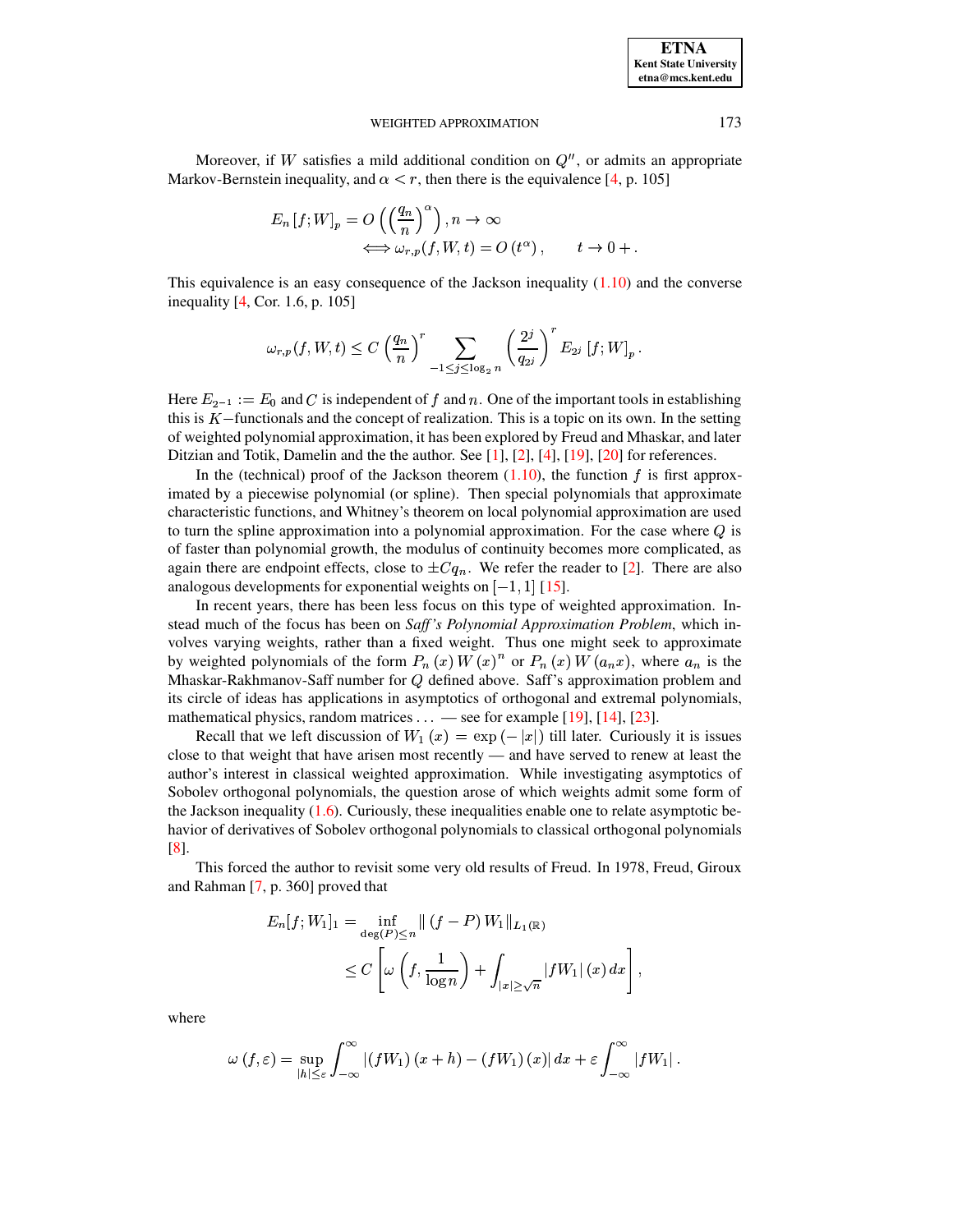Here C is independent of f and n, and  $\sqrt{n}$  could be replaced by  $n^{1-\delta}$  for any fixed  $\delta \in (0,1)$ . Ditzian, the author, Nevai and Totik [5] later extended this result to a characterization in  $L_1$ . The technique used by Freud, Giroux and Rahman was essentially an  $L_1$  technique, using the relation between one-sided weighted approximation, Gauss quadratures, and Christoffel functions. Only recently has it been possible to establish the analogous results in  $L_p$ ,  $p > 1$ [16]. The author modified the spline method from [4]. As the peaking polynomials used there do not work for  $W_1$ , they were replaced by the reproducing kernel for orthogonal polynomials for  $W_1^2$ , and in the proofs, the author needed bounds for these orthogonal polynomials, implied by recent work of Kriecherbauer and McLaughlin [12].

If we examine the modulus used in (1.8) for  $W_{\alpha}, \alpha > 1$ , we see that the interval  $\left[-h^{\frac{1}{1-\alpha}}, h^{\frac{1}{1-\alpha}}\right]$  is no longer meaningful for  $\alpha = 1$ . It turns out to be replaced by  $\left[-\exp\left(\frac{1-\epsilon}{h}\right),\right]$  $\exp\left(\frac{1-\varepsilon}{h}\right)$ , for some fixed  $\varepsilon \in (0,1)$ . The modulus becomes

$$
\omega_{r,p}(f, W_1, t) = \sup_{0 < h \leq t} \|W_1 \left(\Delta_h^r f\right)\|_{L_p\left[-\exp\left(\frac{1-\varepsilon}{t}\right), \exp\left(\frac{1-\varepsilon}{t}\right)\right]} \\
+ \inf_{\deg(P) \leq r-1} \|(f-P) W_1\|_{L_p\left(\mathbb{R}\setminus[-\exp\left(\frac{1-\varepsilon}{t}\right)+1, -\exp\left(\frac{1-\varepsilon}{t}\right)+1\right)}.
$$

The author proved [16] that for  $0 < p \le \infty$ , and  $n \ge C_3$ ,

$$
(1.11) \t E_n[f;W_1]_p \le C_1 \omega_{r,p} \left(f,W,\frac{1}{\log\left(C_2 n\right)}\right)
$$

Here  $C_1$ ,  $C_2$ ,  $C_3$  are independent of f and n.

While this may be a technical achievement, it is scarcely surprising, given that Freud, Giroux and Rahman already had the rate  $O\left(\frac{1}{\log n}\right)$ . What is perhaps more interesting is that the rate  $n^{-1+1/\alpha}$  for  $W_{\alpha}, \alpha > 1$ , becomes  $\frac{1}{\log n}$  as  $\alpha \to 1+$ . This suggests that we ought to obtain an analogue of  $(1.6)$  of the form

<span id="page-8-4"></span>
$$
E_n\left[f;W_1\right]_p \leq \frac{C}{\log n} \|f'W_1\|_{L_p(\mathbb{R})}.
$$

Remarkably enough this is false, and there is no Jackson-Favard inequality for  $W_1$ , not even if we replace  $\frac{1}{\log n}$  by a sequence decreasing arbitrarily slowly to 0. More generally we answered in [17] the question: which weights admit a Jackson type theorem, of the form (1.6), with  $\{q_n/n\}_{n=1}^{\infty}$  replaced by some sequence  $\{\eta_n\}_{n=1}^{\infty}$  with limit 0? We proved:

<span id="page-8-3"></span>THEOREM 1.2. Let  $W : \mathbb{R} \to (0, \infty)$  be continuous. The following are equivalent: (a) There exists a sequence  $\{\eta_n\}_{n=1}^{\infty}$  of positive numbers with limit 0 and with the following property. For each  $1 \leq p \leq \infty$ , and for all absolutely continuous f with  $||f'W||_{L_p(\mathbb{R})}$  finite, we have

<span id="page-8-0"></span>(1.12) 
$$
\inf_{\deg(P)\le n} \|(f-P)W\|_{L_p(\mathbb{R})} \le \eta_n \|f'W\|_{L_p(\mathbb{R})}, n \ge 1.
$$

<span id="page-8-1"></span> $(b)$  Both

(1.13) 
$$
\lim_{x \to \infty} W(x) \int_0^x W^{-1} = 0
$$

<span id="page-8-2"></span>and

$$
\lim_{x \to \infty} W(x)^{-1} \int_x^{\infty} W = 0
$$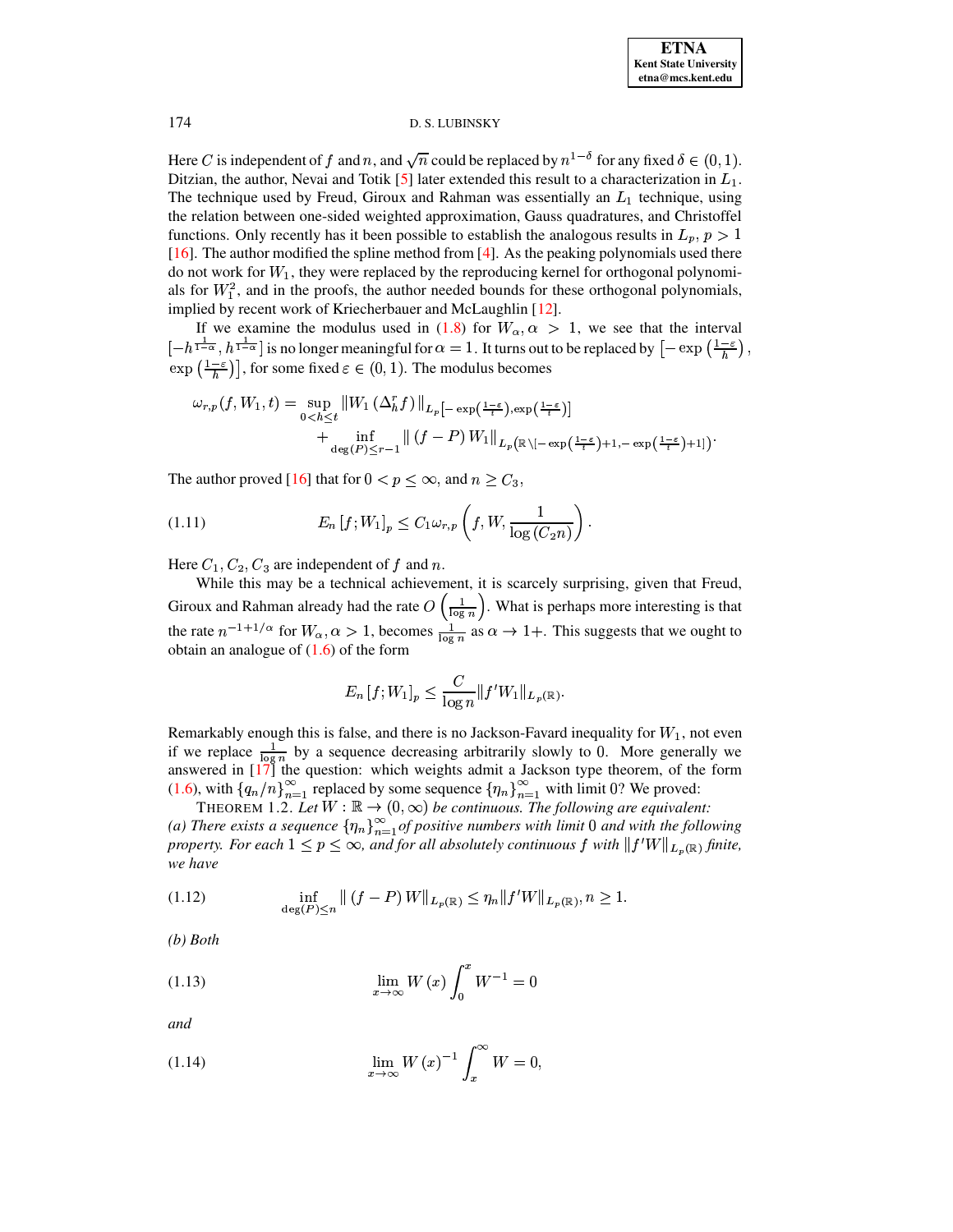*with analogous limits as*  $x \to -\infty$ . Two fairly direct corollaries of this are:

COROLLARY 1.3. Let  $W : \mathbb{R} \to (0, \infty)$  be continuous, with  $W = e^{-Q}$ , where  $Q(x)$  is  $d$ *ifferentiable for large*  $|x|$ *, and* 

$$
\lim_{x \to \infty} Q'(x) = \infty \text{ and } \lim_{x \to -\infty} Q'(x) = -\infty.
$$

*Then there exists a sequence*  $\{\eta_n\}_{n=1}^{\infty}$  *of positive numbers with limit* 0 *such that for each*  $1 \leq p \leq \infty$ , and for all absolutely continuous  $f$  with  $|| f'W ||_{L_n(\mathbb{R})}$  finite, we have [\(1.12\)](#page-8-0).

COROLLARY 1.4. Let  $W : \mathbb{R} \to (0, \infty)$  be continuous, with  $W = e^{-Q}$ , where  $Q(x)$ *is* differentiable for large  $|x|$ , and  $Q'(x)$  is bounded for large  $|x|$ . Then for both  $p = 1$  and  $p = \infty$ , there *does not exist a sequence*  $\{\eta_n\}_{n=1}^{\infty}$  *of positive numbers with limit* 0 *satisfying*  $(1.12)$  *for all absolutely continuous*  $\int$  *with*  $|| f'W ||_{L_n(\mathbb{R})}$  *finite.* 

In particular for  $W_1$ , there is no Jackson-Favard inequality, since both [\(1.13\)](#page-8-1) and [\(1.14\)](#page-8-2) are false. Thus there is a real difference between density of weighted polynomials, and weighted Jackson-Favard theorems. It is possible to have the former without the latter.

Essentially [\(1.13\)](#page-8-1) is necessary and sufficient for an  $L_{\infty}$  Jackson theorem, and [\(1.14\)](#page-8-2) is necessary and sufficient for an  $L_1$  Jackson theorem. An obvious question is the independence of these conditions  $(1.13)$  and  $(1.14)$ . Does either imply the other? In fact they are independent. Moreover, there are weights satisfying one but not the other, and also admitting an  $L_1$ Jackson theorem but not an  $L_{\infty}$  Jackson theorem (or conversely). This is a highly unusual occurrence in weighted approximation - in fact the first occurrence of this phenomenon known to this author. Density of polynomials, and the degree of approximation is almost invariably the same for any  $L_p$  space (suitably weighted of course). Koosis [\[10,](#page-11-0) pp. 210–211] makes a lengthy remark about the latter. We proved:

**THEOREM 1.5.** (a) There exists continuous  $W : \mathbb{R} \to (0, \infty)$  with

$$
1 \le W(x) / \exp(-x^2) \le 2(1+|x|), \qquad x \in \mathbb{R},
$$

 $admitting$  an  $L_{\infty}$  Jackson theorem, but not an  $L_1$  Jackson theorem. That is, for  $p=\infty$ , there *exist*  $\{\eta_n\}_{n=1}^{\infty}$  *with limit* 0 *at*  $\infty$  *satisfying* [\(1.12\)](#page-8-0)*, but there does not exist such a sequence for*  $p = 1$ *.* 

*(b) There exists continuous*  $W : \mathbb{R} \to (0, \infty)$  *with* 

$$
1 \geq W(x) / \exp(-x^2) \geq 2/(1+|x|), \qquad x \in \mathbb{R},
$$

*admitting* an  $L_1$  Jackson theorem, but not an  $L_{\infty}$  Jackson theorem. That is, for  $p = 1$ , there  $\mathbb{R}^n$  *exist*  $\{\eta_n\}_{n=1}^{\infty}$  *with limit* 0 *at*  $\infty$  *satisfying* [\(1.12\)](#page-8-0)*, but there does not exist such a sequence for*  $p = \infty$ *.* 

We note that the weights in this result are equal to the Hermite weight  $W_2(x) = \exp(-x^2)$ "most" of the time, with spikes upwards or downwards in small intervals. The weights we construct are not decreasing in  $[0, \infty)$ , though they can be made infinitely differentiable. We expect that with more work one can construct decreasing W in  $[0, \infty)$  still satisfying these conclusions.

A key ingredient in the above theorem is an estimate for tails:

THEOREM 1.6. Assume that  $W : \mathbb{R} \to (0, \infty)$  is continuous.

 $(a)$  *Assume W satisfies*  $(1.13)$  *and*  $(1.14)$ *, with analogous limits*  $at -\infty$ *. Then there exists a decreasing positive function*  $\eta : [0, \infty) \to (0, \infty)$  *with limit 0 at*  $\infty$  *such that for*  $1 \leq p \leq \infty$ *and*  $\lambda \geq 0$ ,

<span id="page-9-0"></span>
$$
(1.15) \t\t\t ||fW||_{L_p(\mathbb{R}\setminus[-\lambda,\lambda])} \leq \eta(\lambda) \, ||f'W||_{L_p(\mathbb{R})}
$$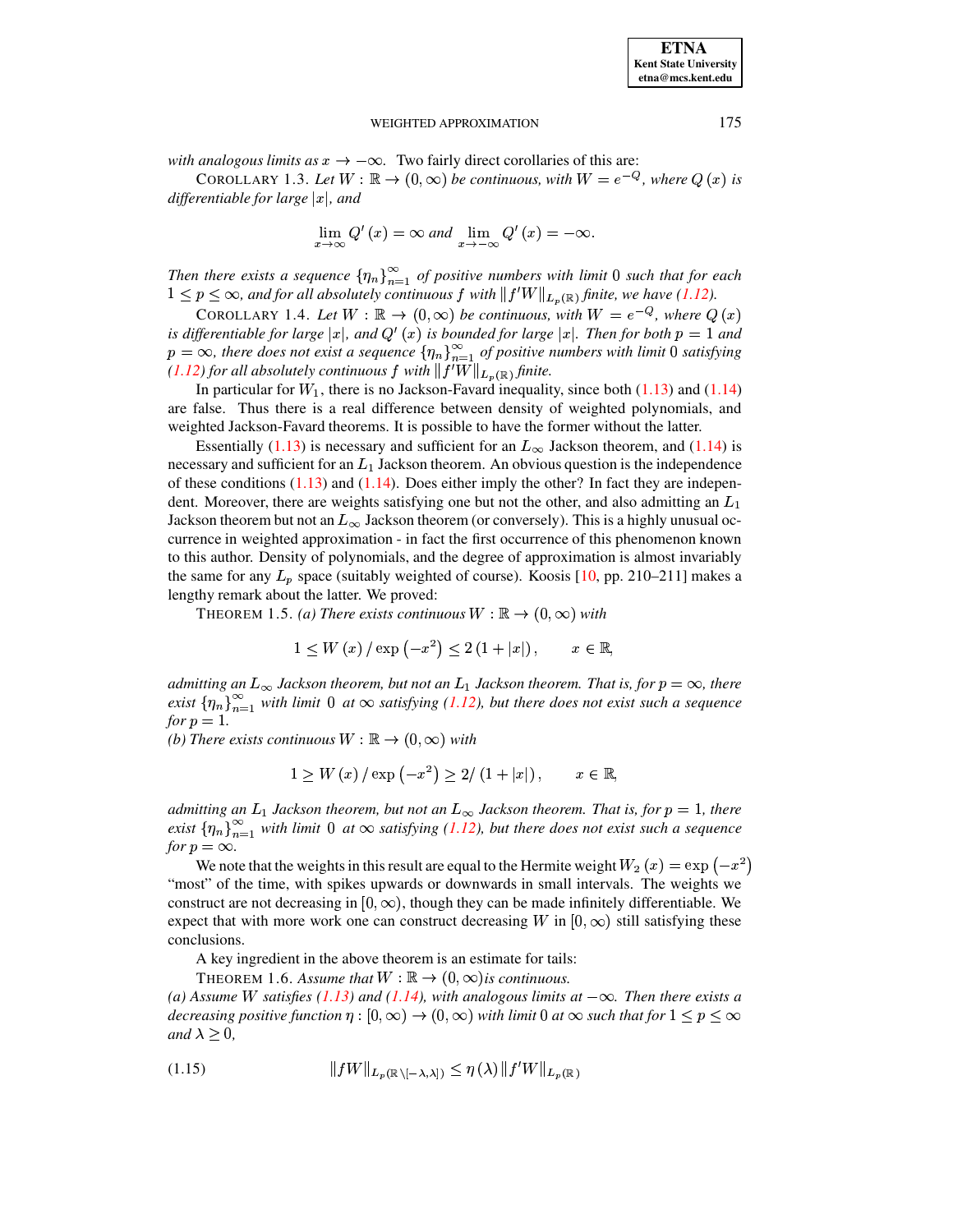for all absolutely continuous functions  $f : \mathbb{R} \to \mathbb{R}$  for which  $f(0) = 0$  and the right-hand side is finite.

(b) Conversely assume that (1.15) holds for  $p = 1$  and for  $p = \infty$ , for large enough  $\lambda$ . Then the limits (1.13) and (1.14) in Theorem 1.2 are valid, with analogous limits at  $-\infty$ .

The above results deal with  $L_p$  for all  $1 \le p \le \infty$ . What happens if we focus on a single  $L_p$  space? We recently proved [18]:

THEOREM 1.7. Let  $W : \mathbb{R} \to (0, \infty)$  be continuous and let  $1 \le p \le \infty$  and  $\frac{1}{p} + \frac{1}{q} = 1$ . The following are equivalent:

(a) There exists a sequence  $\{\eta_n\}_{n=1}^{\infty}$  of positive numbers with limit 0 and with the following property. For all absolutely continuous f with  $||f'W||_{L_p(\mathbb{R})}$  finite, we have

$$
\inf_{\deg(P)\le n} \|(f-P)W\|_{L_p(\mathbb{R})} \le \eta_n \|f'W\|_{L_p(\mathbb{R})}, \qquad n \ge 1.
$$

 $(b)$ 

(1.16) 
$$
\lim_{x \to \infty} ||W^{-1}||_{L_q[0,x]} ||W||_{L_p[x,\infty)} = 0,
$$

with analogous limits as  $x \to -\infty$ .

As a consequence one can construct weights that admit a Jackson theorem in  $L_p$  but not in  $L_{p'}$  for any  $1 \leq p, p' \leq \infty$  with  $p \neq p'$ . Finally, we note that weights close to  $W_1$  are worthwhile candidates for investigating Jackson theorems involving moduli of continuity. To be explicit, we pose:

PROBLEM 1. Find the analogue of  $(1.11)$  for the weight

$$
W(x) = \exp(-|x| (\log (2 + x^{2}))^{a}), \qquad a > -1.
$$

For  $a \le -1$ , Bernstein's polynomial approximation problem does not have a positive solution, and so there cannot be an analogue of  $(1.11)$ . Even for  $a > -1$ , there can be no Jackson-Favard inequality  $(1.12)$ , since these weights violate both  $(1.13)$  and  $(1.14)$ .

One shortcoming of  $(1.12)$  is that no information is given regarding the rate of decay of  $\{\eta_n\}_{n=1}^{\infty}$ . One could recast it in the form of a Jackson-Favard inequality, and iterate to obtain

$$
\inf_{\deg(P)\le n} \|(f-P)W\|_{L_p(\mathbb{R})} \le \eta_n \inf_{\deg(P)\le n-1} \|(f-P)'W\|_{L_p(\mathbb{R})} \le \cdots
$$
  

$$
\le \eta_n \eta_{n-1} \cdots \eta_{n-k+1} \inf_{\deg(P)\le n-k} \|(f-P)^{(k)}W\|_{L_p(\mathbb{R})},
$$

provided the right-hand side is meaningful. However, this does not really help without information on the size of  $\eta_n$ . Accordingly, we pose:

PROBLEM 2. What is the best choice of  $\eta_n$  in (1.12), for a given W satisfying (1.13) and  $(1.14)$ ?

While our proof of  $(1.12)$  gives no information, we know that for fairly general Freud weights, the correct  $\eta_n$  is  $q_n/n$ .

#### **REFERENCES**

- <span id="page-10-1"></span>[1] S. B. DAMELIN, Converse and Smoothness Theorems for Erdös Weights in  $L_p$   $(0 < p < \infty)$ , J. Approx. Theory, 93 (1998), pp. 349-398.
- <span id="page-10-2"></span>[2] S. B. DAMELIN AND D. S. LUBINSKY, Jackson Theorems for Erdös Weights in  $L_p$  (0 <  $p < \infty$ ), J. Approx. Theory, 94 (1998), pp. 333–382.
- <span id="page-10-0"></span>[3] R. DEVORE AND G. G. LORENTZ, Constructive Approximation, Springer, Berlin, 1993.